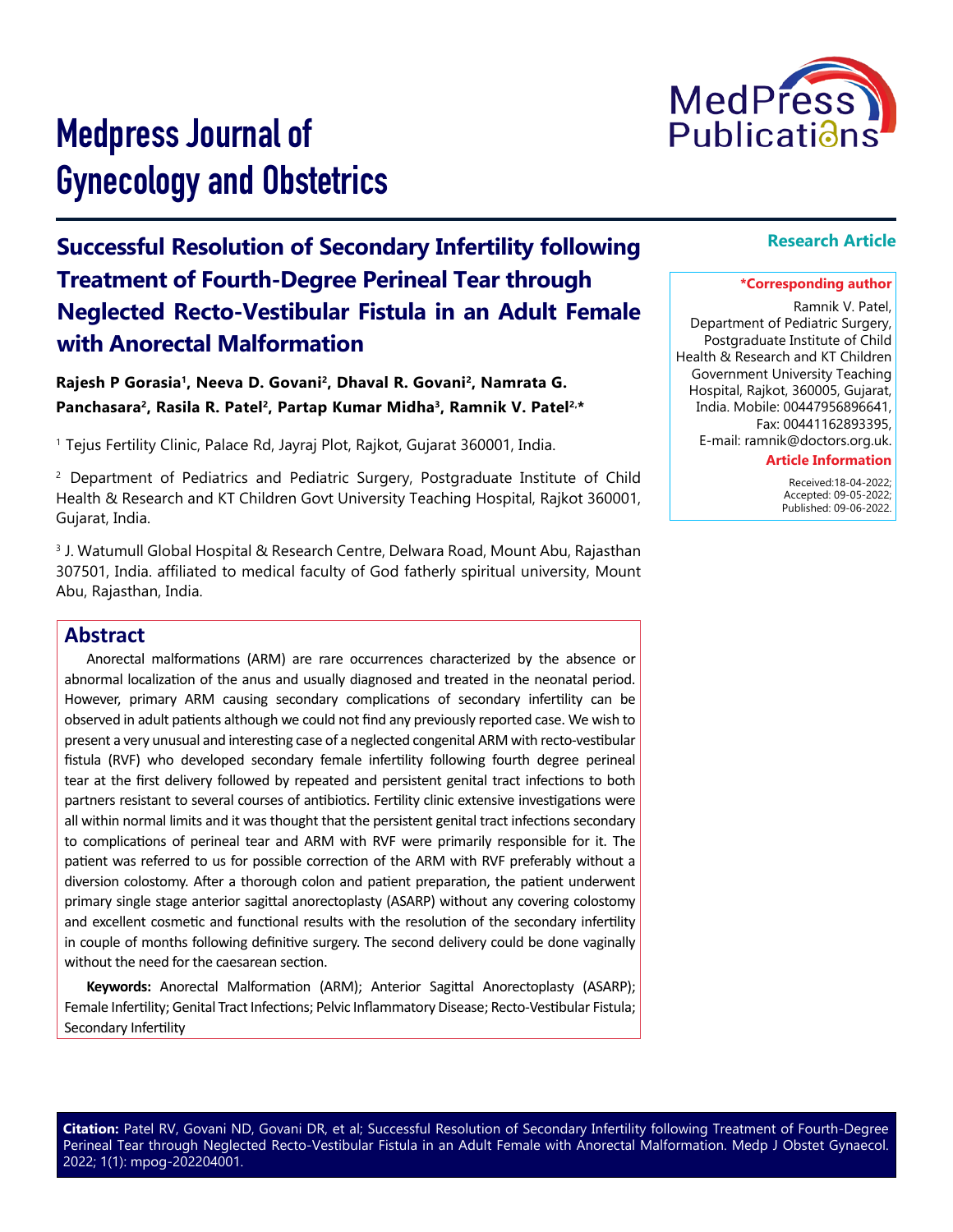#### **Introduction**

Fertility is the capacity to establish a clinical pregnancy. Infertility can be primary or secondary. Primary infertility is when a pregnancy has never been achieved by a person, and secondary infertility is when at least one prior pregnancy has been achieved. Primary infertility is a disease characterized by the failure to establish a clinical pregnancy after 12 months of regular and unprotected sexual intercourse. Secondary infertility happens when a patient can't get pregnant or carry a baby to term after the patient have been pregnant before and had a baby when the couple have been unsuccessfully trying to conceive for six months to a year of regular and unprotected sexual intercourse. It is estimated to affect between 8 and 12% of reproductive-aged couples worldwide [1]. Secondary infertility is the most common form of female infertility around the globe, often due to disease related and reproductive tract infections [2,3]. Worldwide >186 million people suffer from infertility, the majority being residents of developing countries. The three major factors influencing the spontaneous probability of conception are the time of unwanted non-conception, the age of the female partner and the diseaserelated infertility. We present a very unusual and interesting case of neglected congenital ARM with RVF in an adult female who suffered fourth degree perineal tear at first delivery leading to flooding of genital tract of both partners with recurrent genital tract infections and secondary infertility which was resolved by performing single stage ASARP in supine lithotomy position without any covering diversion colostomy with excellent cosmetic and functional results and resolution of the secondary infertility.

#### **1. Case Report:**

A  $G_1P_1A_0L_1$  status 31-year-old female patient and a mother of a 4-year-old girl and her partner presented with recurrent and persistent genital tract infections despite several courses of antibiotics and antifungals including topical imidazole and hydrocortisone and oral fluconazole, metronidazole, co-amoxiclav, cephalosporins, ofloxacin, doxycycline and azithromycin and secondary infertility since she had baby girl delivered vaginally 4 years ago which was complicated by fourth degree perineal tear which made the existing ARM with RVF worse with constant constipation, gas, and defecation through the vagina. At birth she was diagnosed with ARM with RVF and was referred to senior professor and head and a general surgeon with pediatric surgical interests and they have done dilatation and cut back procedure which was in routine practice in general surgery in those days. The patient, who did not seek medical assistance thereafter for various reasons (personal, family, social, education and availability of experts who can reconstruct these problems without a diverting colostomy) until the first delivery at which congenital ARM with RVF and the intrapartum complication of fourth degree perineal tear were evident. Patient was advised surgery to correct them but all surgical consultations so far have opted for three stage surgery but patient did not want colostomy.

Husband had florid candida balanitis resistant to most antifungal and antibiotic treatments including topical imidazole and hydrocortisone and oral fluconazole, metronidazole, flucloxacillin and clarithromycin. The physical and abdominal examination of the patient was normal. The perineal examination revealed an ARM with a RVF, and fourth degree perineal tear through the mucosa of the fistula and ended in the distal vagina (Fig.1 A).



Both partners have extensive laboratory investigations related to secondary infertility which were all within normal limits. Abdominal ultrasonography (USG) was normal. Plain abdominal radiograph showed rectosigmoid loading with reversal of rectosigmoid ratio. Barium enema showed huge dilatation and rectosigmoid loading and there was ileocecal reflux into the terminal ileum. She was therefore given laxatives and micronutrient therapy orally and daily warm saline enema through the rectovestibular fistula to clean the bowel and reduce the rectosigmoid dilatation.

Following pre-operative patient and colon preparation, patient underwent on table preoperative bowel irrigation with normal saline, examination under anesthesia including measurement of the length of the rectovestibular fistula, perineal sphincter muscle complex stimulation to accurately locate the position of the external anal sphincter and vaginoscopy in lithotomy position A small pillow was placed under the buttocks so as to enable clear visualization of surgical field in the perineal area. The legs were supported by soft cotton rolls to prevent injury to the hip joint and nerve damage.

Separation of the anterior wall of the rectum from the posterior wall of the vagina was the most crucial and important stage of procedure. Stay sutures at 3 to 4 mm intervals were placed at the mucocutaneous junction of the RVF. Then, a vertical incision was made through the layers posteriorly from the RVF through the perineal median raphe to just beyond the anal dimple. The incision was deepened, and all tissues were divided strictly in the midline, and the anterior wall of the rectum was exposed. The external sphincter muscle complex was prepared and an equal amount of muscle were left on both sides. Posterior to rectum, there is a well-defined plane, and with sharp and blunt dissection, starting posteriorly followed by lateral aspect, the posterolateral rectal wall was separated from the adjacent musculature. Gentle finger dissection with restricted use of cautery was done for inflicting minimal damage to neurovascular bundles/fibers. The rectum was separated from the vagina up to the peritoneal reflexion. It requires extreme patience, gentle and sustained traction on the stay sutures and proper assistance and experience. Mobilization of the rectum was performed circumferentially till the fistulous opening reaches the proposed site of neoanus without tension.

The posterior wall of the distal vagina, vestibule and the vaginal introitus were reconstructed with fine sutures, followed by repair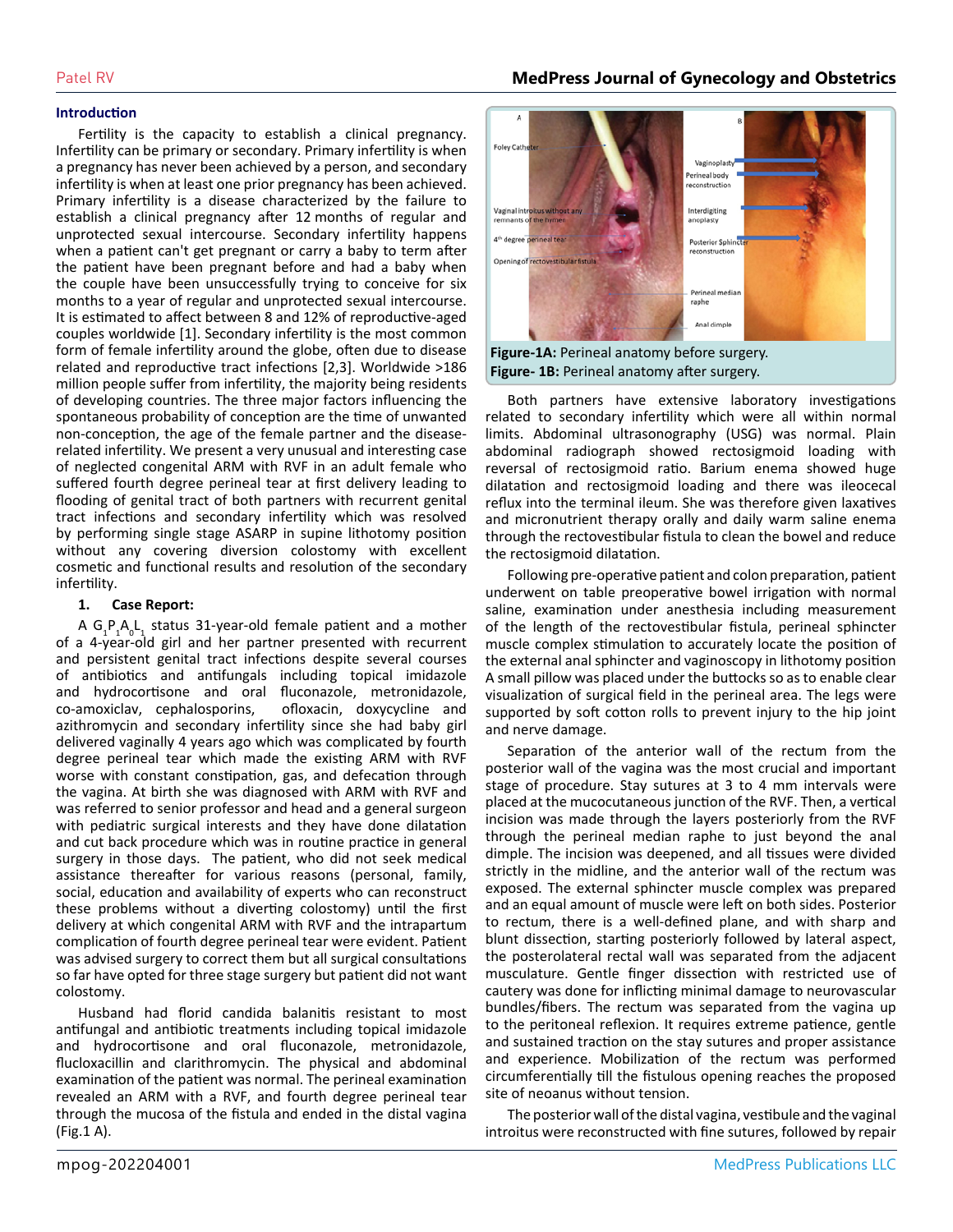#### Patel RV **MedPress Journal of Gynecology and Obstetrics**

of perineal skin. After the rectum was fully released, the perineal body was reconstructed. The rectum was placed in the center of the muscle complex. Anterior aspect of the muscle complex was then approximated taking bowel wall (seromuscular) in the stitches, craniocaudally by interrupted suitably sized absorbable sutures. The midline of the skin was closed, and the cruciate interdigiting mucocutaneous anorectoplasty was completed by suturing the rectal section to be anatomized to the skin so that it remained within the borders of the external sphincter (Fig. 1B). Histological examination of the resected rectovestibular fistula showed only few ganglion cells even at the upper level of resection lines and was concluded associated hypoganglionosis as congenital colorectal motility disorder.

During the postoperative period, the patient was allowed to take plenty of liquids only orally for five days. Because no complications developed, the patient was discharged on the 6th post-operative day. With the interdigiting mucocutaneous anorectoplasty we do not do any regular post-operative anal dilatations. Follow up visit was scheduled at 3 months but the patient with family visited at two months with pleasant surprise and sweets that the patient was able to conceive and this time it was baby boy. The pregnancy was monitored, was uneventful and the baby boy was delivered by spontaneous vaginal delivery with a planned episiotomy. Follow up at last visit after 25 years of surgery, the patient defecates regularly once a day and maintains anal continence of gas, liquids and solids without any anal stenosis or prolapse of the mucosa and perfect healing of perineal wounds (Fig. 2). Their son has graduated from medical college and currently doing internship.



**Figure-2:** Post-operative long term follow up photograph. Note no excoriation in perianal region and perfect healing of the perineal scar.

#### **Discussion**

Secondary infertility in developing countries is mostly attributable to blockage of the fallopian tubes due to adhesions caused by reproductive tract infections [4]. It is feasible to gauge national levels of primary and secondary infertility from population-based surveys including a birth history. The prevalence of infertility of pathological origin is so high in sub-Saharan Africa that infertility is not merely an individual concern, it is a public health problem [5]. The experience of infertility is a stressful condition itself. This becomes particularly traumatic with previous pregnancies ending up in abortions, stillbirths and neonatal/infant deaths. However, it subjects the woman to contempt and exploitation resulting in severe psychological stress [6].

Clinical manifestations can vary from mild forms that require only minor surgery to more complicated cases that must be managed with multi-staged surgery. A patient with an anorectal anomaly seeking medical assistance and treatment for the first time in adulthood is a rare occurrence and we could not find any similar cases presenting with fourth degree perineal tear and secondary infertility. ARM include a number of congenital defects and various types of urinary and/or sexual malformations [7]. The recto-vestibular fistula in our patient is the most commonly observed anorectal defect in female pediatric patients with anorectal malformations while the presentation and complications of fourth degree perineal tear and secondary infertility are the rarest of the lesions.

In order to select the best treatment option in adults with ARM with RVF and to achieve a satisfactory result; the type and size of the defect should be carefully evaluated, and the anatomic structure and borders of the perineum and pelvis should be examined in detail. In these patients, concomitant anomalies should be considered and the necessary tests should be performed. The management of such complex lesions needs attention of the multidisciplinary expertise and the other departments, including mainly pediatric surgery, gynecology, and urology, should be involved in the systemic evaluation of adult patients with ARM [7].

Basic objectives in female ARM with RVF correction are to facilitate adequate separation of the vagina from the rectum, adequate downward mobilization of rectum, vulvo-vestibulovaginoplasty after separating them from RVF, reconstruction of perineal body, proper separation and identification of sphincter muscle complex, passing rectal tube through sphincter muscle complex and perform a tension-free anastomoses of rectum with skin-the anorectoplasty.

The management of this form of ARM has undergone several changes. Surgical techniques used for the treatment of rectovestibular fistula and low-type anomalies in females include anal dilatations, cutback procedure, perineal anal transposition, neutral sagittal anorectoplasty, Y-V plasty, minimal PSARP, sacroperineal repair, and ASARP. Once the posterior sagittal anorectoplasty (PSARP) for all ARM came into practice in 1980s. it has been gold standard. Currently, there are three different approaches to resolve this ARM, namely ASARP, PSARP and laparoscopic-assisted anorectoplasty (LAARP). We prefer the ASARP as it combines the best of all worlds and the comfortable supine lithotomy position is anesthetiic friendly and avoids complications associated with prone jack-knife position, incision is small with minimum invasion, adequate exposure, normal anatomical orientation and technically easier with no division of levator ani muscle, with minimal dissection of the external sphincter and easier dissection, separation and reconstruction of the vagina, vestibule, vulva and rectum, precise positioning of rectum in the sphincter muscle complex and accurate reconstruction of perineal body, comfortable position of operating surgeon ergonomically and less chances of wound infection [8]. ASARP technically precise but difficult and requires years of experience to master the surgery and requires preoperative bowel preparation and postoperative bowel management for avoiding any bowel movement for 5 days [9].

Postsurgical prognosis is better in adult patients in whom the gluteal cleft is fully developed beside the sacrum and the normal